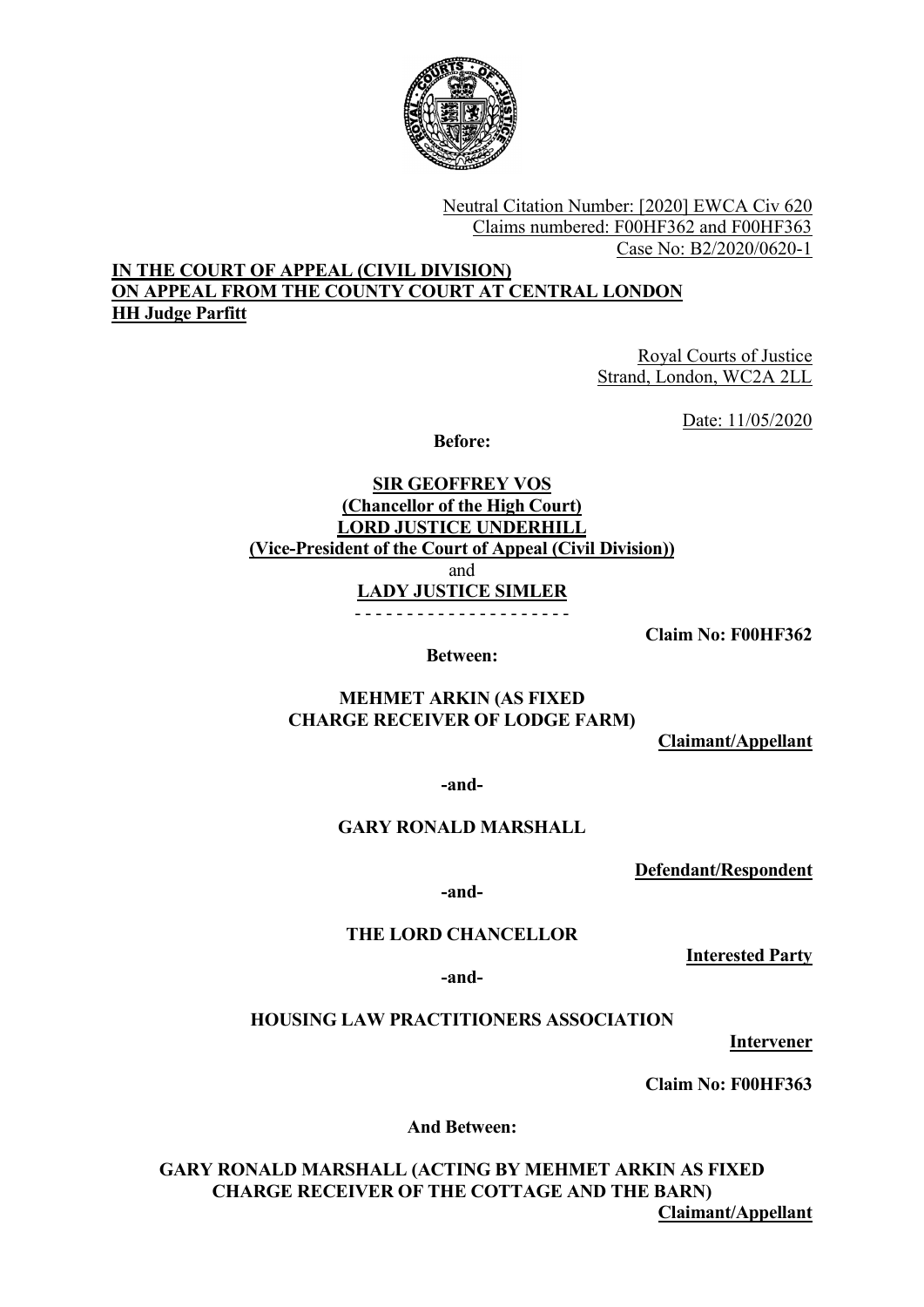-and-

## (1) MR BRETT MARSHALL (2) KIM BEVERLEY MARSHALL

Defendants/Respondents

-and-

## THE LORD CHANCELLOR

Interested Party

Intervener

-and-

#### HOUSING LAW PRACTITIONERS ASSOCIATION

#### - - - - - - - - - - - - - - - - - - - - -

Mr Philip Rainey QC and Mr Michael Walsh (instructed by Collyer Bristow LLP) for the Appellant

Mr Stephen Knafler QC and Mr Julian Gun Cuninghame (appearing by direct access) for the Respondents

Mr Jonathan Auburn (instructed by the Government Legal Department) for the Interested Party

Mr Martin Westgate QC and Mr Daniel Clarke (instructed by Edwards Duthie Shamash) for the Interveners

Hearing date:  $30<sup>th</sup>$  April 2020

- - - - - - - - - - - - - - - - - - - - -

# Approved Judgment

Covid-19 Protocol: This judgment was handed down by the judges remotely by circulation to the parties' representatives by email and release to Bailii. The date and time for hand-down is deemed to be 1pm on 11 May 2020.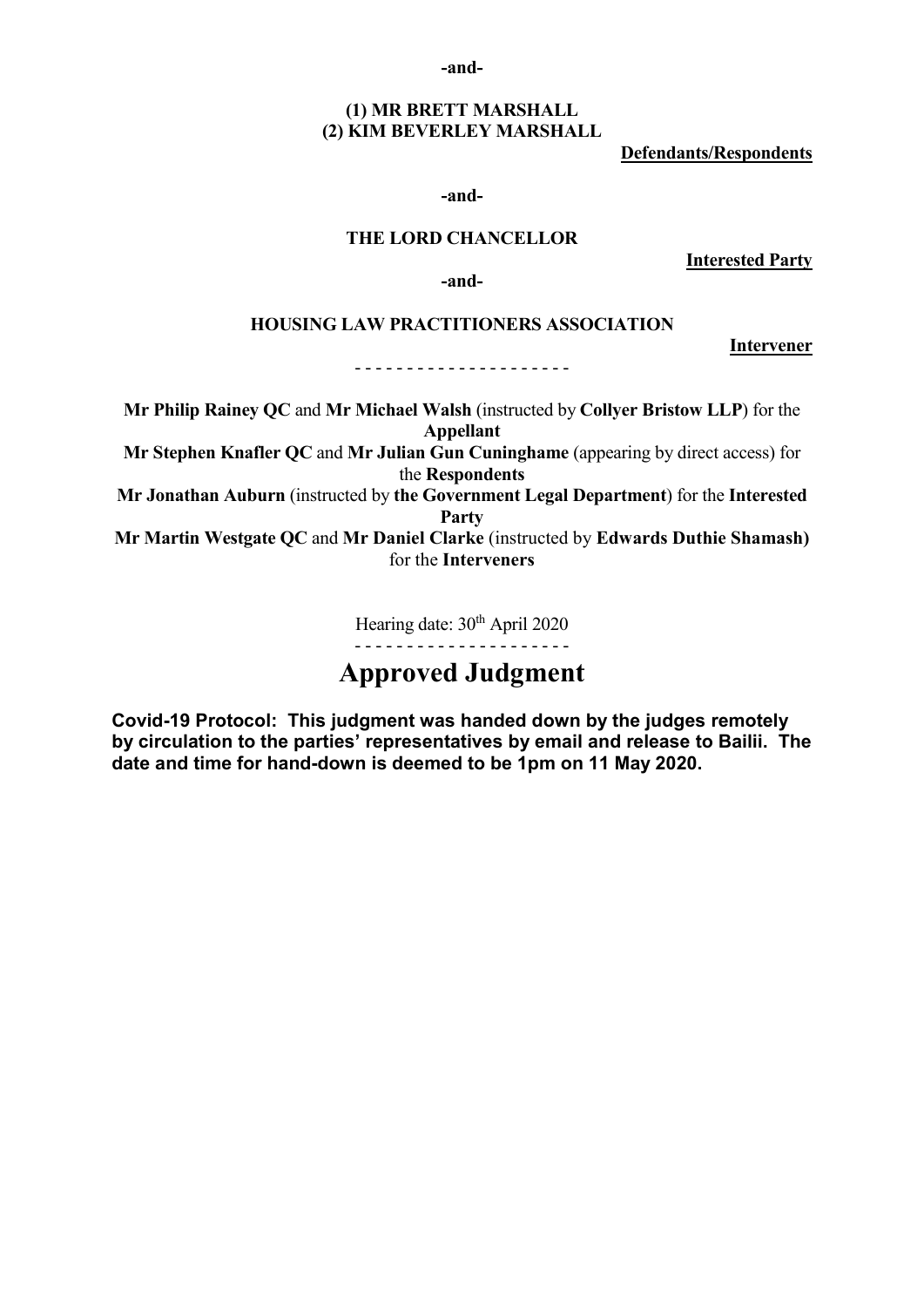#### Sir Geoffrey Vos, Chancellor of the High Court, giving the judgment of the Court:

#### **INTRODUCTION**

- 1. These two appeals raise issues about the effect of Practice Direction 51Z, "Stay of Possession Proceedings - Coronavirus" ("PD 51Z"), which was made on 26 March 2020 in response to the Covid-19 pandemic and which came into force on the following day, and of the amended version which came into force on 20 April 2020.
- 2. It is unnecessary to say much about the details of the underlying claims, which relate to adjacent properties at Lodge Farm in Welwyn, Hertfordshire – the main house, which is occupied by Gary and Kim Marshall; the Cottage, which is occupied by their son Brett; and the Barn, which is said to be unoccupied. All three properties are the subject of a mortgage securing a loan to Gary Marshall. The mortgagees assert that sums due under the loan agreement are in arrears and/or that Gary Marshall is in breach of other terms of the agreement. The Appellant was appointed as receiver by the mortgagees. On 24 September 2019 he commenced two sets of possession proceedings in the Hertford County Court against Gary Marshall in F00HF362 and against his son and persons unknown in F00HF363 under Part 55 of the Civil Procedure Rules ("CPR"). Kim Marshall was later substituted as second defendant to F00HF363. The claims are contested. The nature of the issues can be sufficiently seen from the agreed Case Summaries as follows.

In claim number F00HF362, the issues are:

"1. Does [the Appellant] have a right to possession of the property?

2. Does the [Consumer Credit Act 1974 ("the CCA")] apply to the loan agreement and, if so, is [the Appellant] a creditor within the meaning of [the CCA]?

3. If the [CCA] does apply to the loan agreement and [the Appellant is a creditor within the meaning of [the CCA], is the loan agreement unenforceable without a court order for failure to be in the form and content required by s. 60 of the CCA and regulations under that section?

4. If sections 140A to 140C of [the CCA] apply, does the loan agreement give rise to an unfair relationship?

5. Is the loan agreement and/or the legal charge a sham and/or illegal and, if so, what is the effect?"

In claim number F00HF363, the issues are:

"1. Does the Receiver [the Appellant] have the necessary power to bring these proceedings and take possession of the Properties?

2. If so: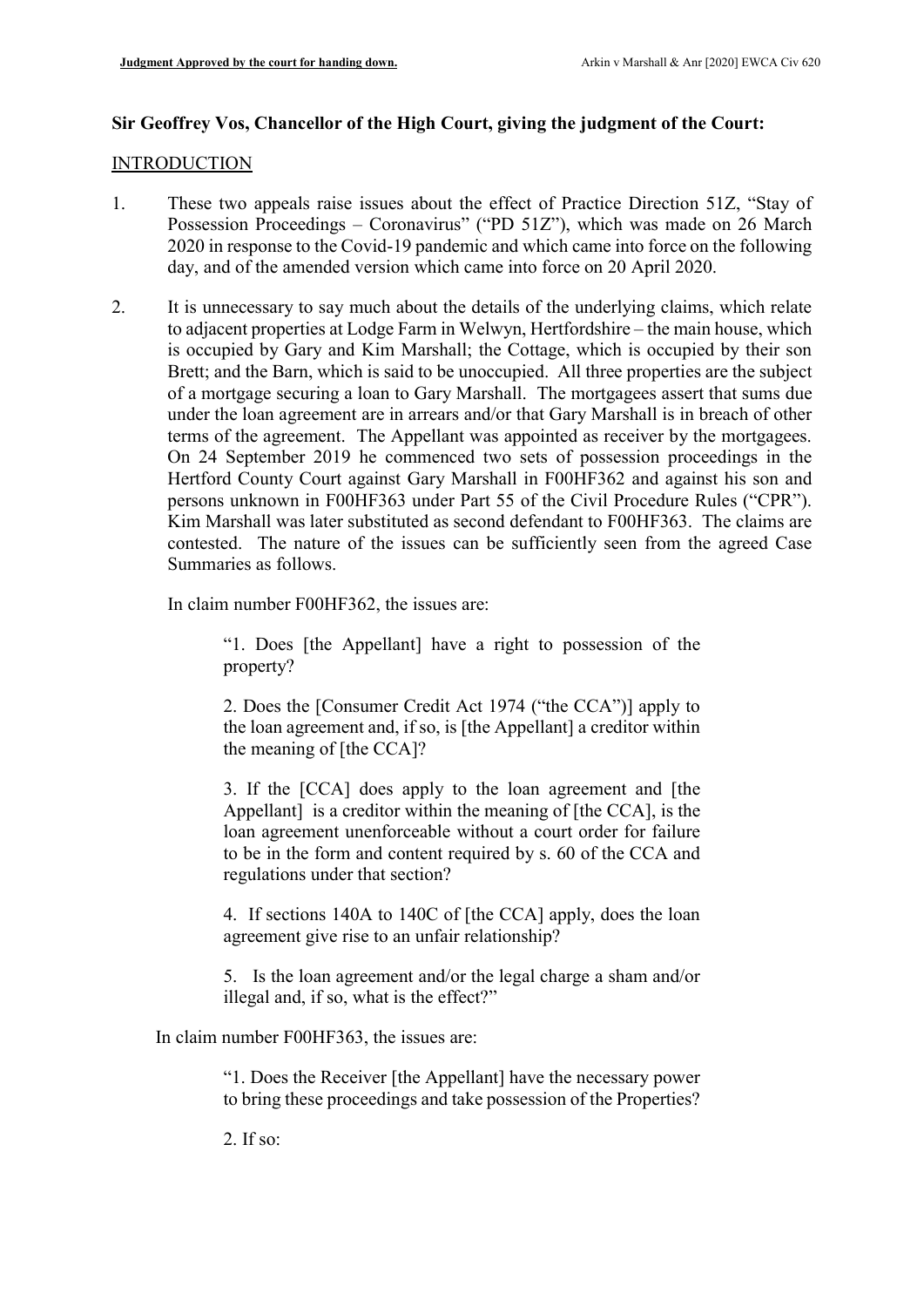(a) Does D1 [Brett Marshall] have a lifetime licence to occupy The Cottage and, if so, does the lifetime licence take priority over the mortgages so that C is not entitled to possession. Was the lifetime licence properly terminated by the letter dated 16 September 2019?

(b) Is D2 [Kim Marshall] in occupation of The Barn and, if she is, does she have a beneficial interest in The Barn which would take priority over the mortgages so that C is not entitled to a possession order?"

- 3. The claims were allocated to the multi-track and transferred to the Central London County Court. A case management conference was listed before HHJ Parfitt on 26 March 2020. It did not in fact take place, for reasons into which it is unnecessary to go, but the parties were able to agree directions on that day. Those directions were incorporated in an order sealed by Judge Parfitt on 27 March 2020 – the day that PD 51Z came into force. They required various procedural steps including disclosure by 1 May 2020, inspection by 15 May 2020 and exchange of witness statements by 26 June 2020. The trial window was between 5 October 2020 and 8 January 2021. There was provision for a telephone listing appointment, on a date to be notified to the parties in due course.
- 4. PD 51Z was issued, as the 117<sup>th</sup> Practice Direction Update, on, as we have said, 26 March 2020. It was made by the Master of the Rolls, with the approval of the Lord Chancellor. It reads:

"This Practice Direction supplements Part 51

1. This practice direction is made under rule 51.2 of the [CPR]. It is intended to assess modifications to the rules and Practice Directions that may be necessary during the Coronavirus pandemic and the need to ensure that the administration of justice, including the enforcement of orders, is carried out so as not to endanger public health. As such it makes provision to stay proceedings for, and to enforce, possession. It ceases to have effect on 30 October 2020.

2. All proceedings for possession brought under CPR Part 55 and all proceedings seeking to enforce an order for possession by a warrant or writ of possession are stayed for a period of 90 days from the date this Direction comes into force.

3. For the avoidance of doubt, claims for injunctive relief are not subject to the stay in paragraph 2".

It should be noted, because it is fundamental to the issues which follow, that the Practice Direction purports to be made under powers conferred by rule 51.2 of the CPR.

5. The Respondents took the view that the effect of paragraph 2 of PD 51Z was to discharge the parties of the obligation to take any of the steps required by the agreed directions within the 90-day period, and also that the listing appointment would not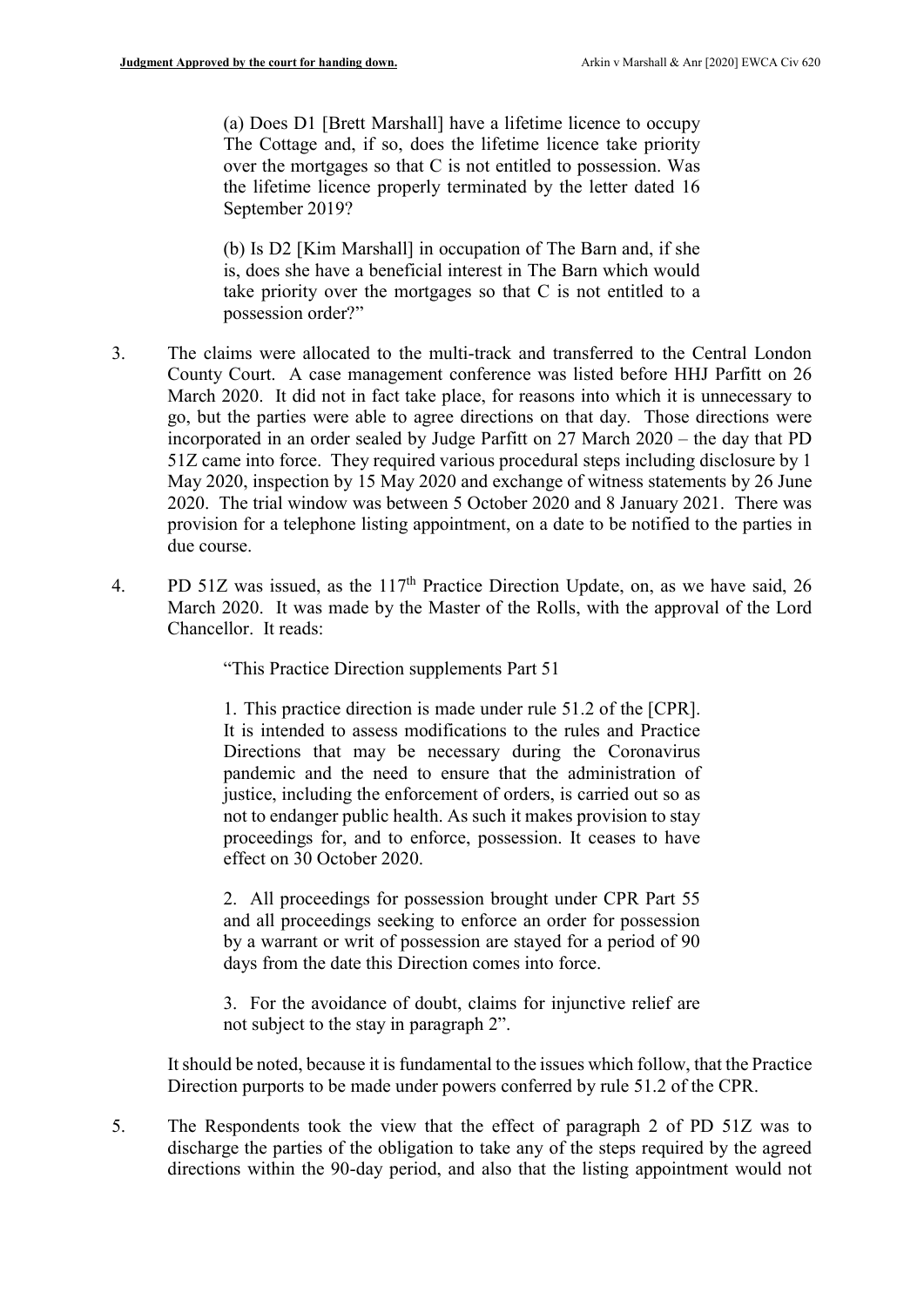occur during that period. The Appellant did not accept that the stay applied to the proceedings at all, but he contended that if it did it could and should be lifted.

- 6. By agreement between the parties that issue was determined by Judge Parfitt on the basis of written submissions from counsel – Mr Michael Walsh for the Appellant and Mr Julian Gun Cuninghame for the Respondents. By a clear and succinct judgment handed down on 15 April 2020 he held that the proceedings were stayed and that he had no power to lift the stay. By paragraph 4 of his order he pushed back the dates for the directions that had been agreed to corresponding dates after the lifting of the stay. In particular, he ordered that the telephone listing appointment be listed for the first open date after that date.
- 7. This is an appeal against that decision. Normally such an appeal would lie to the High Court, but by an order dated 15 April 2020 Kerr J granted permission to appeal and transferred the appeal to this Court pursuant to CPR Part 52.23.
- 8. The Receiver's grounds of appeal read as follows:

"1. Practice Direction 51Z was made ultra vires.

2. Alternatively, the learned judge was wrong to find that [PD 51Z] was intended to apply to all proceedings under Part 55, even if they had proceeded past the stage of being allocated to the multi-track and had been given case management directions.

3. The learned judge was wrong to decide that the court had no power to lift the stay on a case-by-case basis."

The challenge to the vires of PD 51Z advanced in ground 1 was not raised below and there is an issue whether such a challenge can be raised otherwise than by way of judicial review.

- 9. The Lord Chancellor applied for permission to intervene in the appeal. We have granted permission, though in the event it seems to us that he is more properly to be regarded as an interested party because of the challenge to the vires of the PD 51Z. Permission has also been granted to the Housing Law Practitioners Association ("HLPA") to intervene by way of written submissions.
- 10. The Appellant has been represented by Mr Philip Rainey QC, leading Mr Walsh, the Defendants by Mr Stephen Knafler QC, leading Mr Gun Cuninghame, and the Lord Chancellor by Mr Jonathan Auburn. HLPA's written submissions were settled by Mr Martin Westgate QC and Mr Daniel Clarke.
- 11. As noted at paragraph 1 above, with effect from 20 April 2020 PD 51Z was amended by the addition of a paragraph 2A, which reads:

"Paragraph 2 does not apply to—

- (a) a claim against trespassers to which rule 55.6 applies;
- (b) an application for an interim possession order under Section III of Part 55, including the making of such an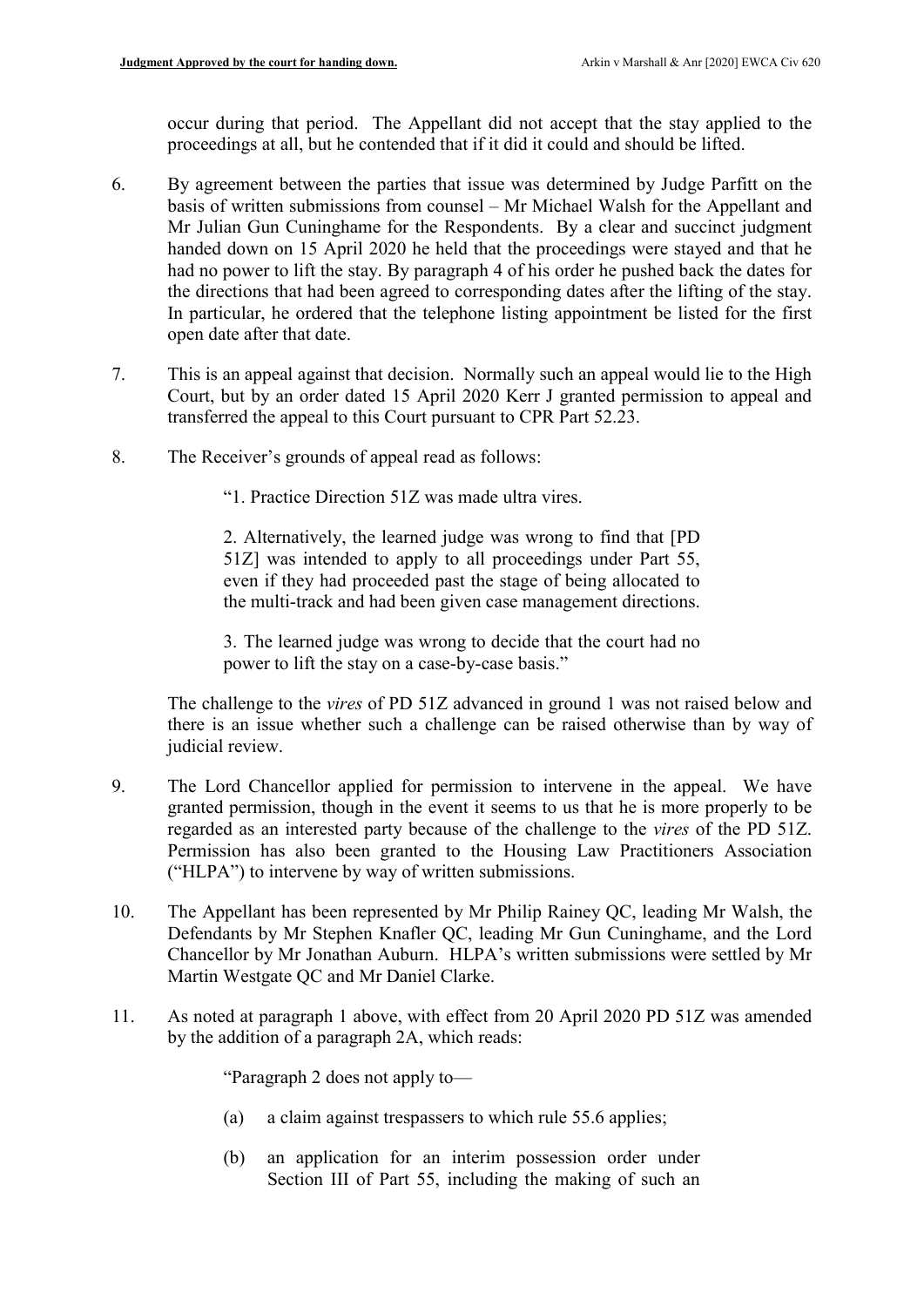order, the hearing required by rule 55.25(4), and any application made under rule 55.28(1); or

(c) an application for case management directions which are agreed by all the parties".

Paragraph 2 was consequentially amended so as to start with the words "subject to paragraph 2A", and the words "and the fact that a claim to which paragraph 2 applies will be stayed does not preclude the issue of such a claim" were added at the end of paragraph 3.

- 12. The issues raised by the grounds of appeal, as developed in the submissions before us, can be analysed as follows:
	- (1) Does this court have jurisdiction to consider the vires of PD 51Z, and should it do so?
	- $(2)$  If so:
		- (a) Was the making of PD 51Z properly authorised by CPR Part 51.2 as a pilot scheme "for assessing the use of new practices and procedures in connection with proceedings"?
		- (b) Is PD 51Z inconsistent with or rendered unlawful by the provisions of the Coronavirus Act 2020?
		- (c) Is PD 51Z inconsistent with article 6 of the European Convention on Human Rights or the principle of access to justice?
	- (3) Does PD 51Z apply to cases allocated to the multi-track in which case management directions had been given before it was introduced?
	- (4) Does the court have jurisdiction to lift the stay imposed by paragraph 2 of PD 51Z?
	- (5) If so, should the Judge have lifted the stay in this case?

#### ISSUE 1: SHOULD THE VIRES CHALLENGE BE CONSIDERED?

13. Mr Knafler submitted that the Appellant should not be permitted in this appeal to raise a challenge to the vires of PD 51Z, both because it had not been raised below and, more fundamentally, because it should have been advanced by way of judicial review. As to the latter point, he referred, unsurprisingly, to  $O'Reilly$  v. Mackman [1983] 2 AC 237. The challenge was to very recent legislation of considerable public importance. If it were to be challenged, that both could and should have been done head-on by distinct proceedings in the High Court under CPR Part 54 against the persons responsible for that legislation. By seeking to raise the point in the way that he had the Appellant was circumventing a number of important procedural steps. If he had proceeded under CPR Part 54 he would have had to obtain permission to apply for judicial review. The Master of the Rolls and the Lord Chancellor would have been parties, indeed the primary defendants, from the start: they would have pleaded a proper response and given appropriate disclosure. This court would have had the benefit of a reasoned judgment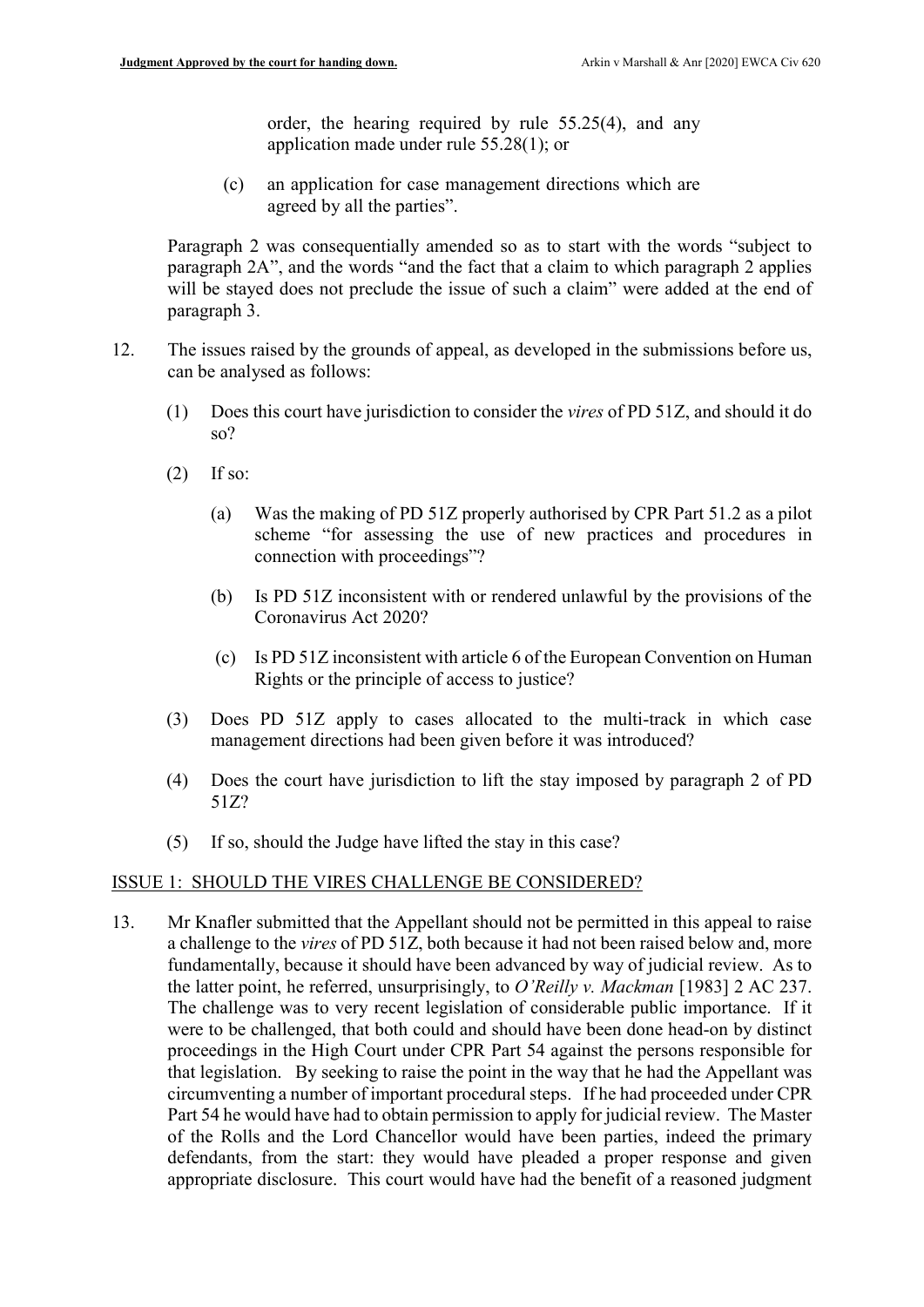of the High Court. Mr Auburn supported that submission. Although the Lord Chancellor was now a party (and, he acknowledged, appropriately represented the Master of the Rolls), that had occurred only at the last minute. He had had to take instructions and file written submissions on an extremely abbreviated time-scale, with very limited time for reflection and no opportunity to adduce evidence – or indeed, a point which Mr Auburn properly emphasised, for those advising the Lord Chancellor to ensure that they had satisfied their duty of candour to the court.

- 14. Those points were well made, but we do not believe that they should prevail in the very particular circumstances of this appeal.
- 15. The starting point is that it is acknowledged in O' Reilly v. Mackman itself, and has been illustrated in a string of cases since Wandsworth London Borough Council v. Winder [1985] AC 461, that there are circumstances in which considerations of justice and pragmatism may make it appropriate for a public law challenge – including a challenge to the validity of secondary legislation – to be determined in the context of private law proceedings. This was accepted by both Mr Knafler and Mr Auburn, who both proceeded on the basis that the essential question was whether the Appellant's failure in the circumstances of the present case to follow what would normally be the appropriate procedure constituted an abuse of the court's process. We do not believe that it is necessary to embark on any general analysis of the case-law.
- 16. No doubt in a perfect world those advising the Appellant would have identified from the start the possibility of a vires challenge. It is fair to say, however, that their failure to do so was venial. PD 51Z, so to speak, came out of nowhere, and they had to prepare submissions as a matter of urgency in a novel situation. If the point had occurred to them, a case might still have been made that the issue could have been properly determined in the existing County Court proceedings. Those were private law proceedings into which the issues raised by the PD 51Z had been unexpectedly thrust; and the challenge to its validity was in that sense entirely collateral. Nor were the issues which it raised exclusively of a public law character: on the contrary, there were questions as to the scope and meaning of PD 51Z as well as in relation to its validity, and there was indeed a degree of overlap between those issues. Having said all that the correct course would probably still have been to seek a stay or transfer of the County Court proceedings so that the vires challenge could be raised by judicial review, albeit with some creative case management so as to ensure that all the issues were heard in the same forum.
- 17. However, in the circumstances of this case the Appellant's failure to take that course has not produced any real unfairness nor created any insuperable difficulty for this court. It is inevitable that permission to apply for judicial review would have been granted, so the Appellant has not stolen a procedural march. The Lord Chancellor is now, however belatedly, a party: indeed the clarity and comprehensiveness of Mr Auburn's submissions somewhat undermined his reliance on the difficulties caused by the late joinder. He has, it is true, not had the opportunity to put in evidence (though he has, very properly, disclosed two internal documents preceding the making of the Practice Direction); but the issues are not of a kind on which evidence, or factual findings at first instance, is essential. Taken with the other circumstances of the case referred to in the previous paragraph, those points might or might not be sufficient to justify our entertaining the issue, but what is in our view conclusive is that there is a strong public interest in an early and authoritative ruling as to the validity of PD 51Z.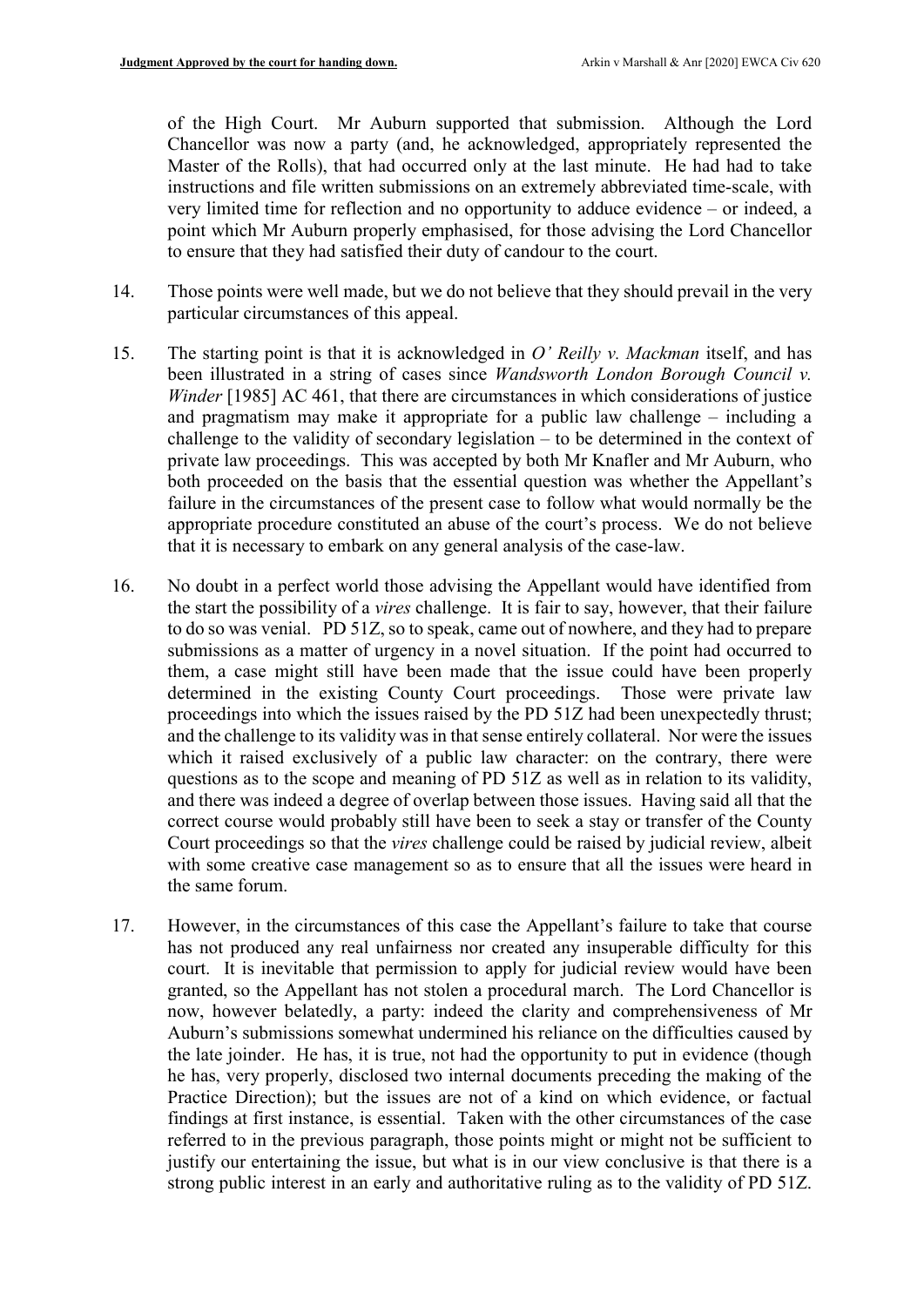Having had full argument on that issue we believe that we are in a position to give such a ruling despite the imperfections in the procedural history, and we should do so.

18. We should emphasise that the circumstances of the present case are unusual. We should not be taken to be endorsing any departure from previous case-law about the circumstances in which a challenge of this kind can be raised otherwise than by way of judicial review.

#### ISSUE 2 (a): WAS PD 51Z PROPERLY AUTHORISED AS A PILOT SCHEME?

- 19. In opening his case on the vires of PD 51Z, Mr Rainey said that the question was whether there was the power to make it under CPR Part 51.2. That, he said, was "the beginning and the end of it".
- 20. CPR Part 51.2 provides as follows

"Practice directions may modify or disapply any provision of these rules –

- (a) for specified periods; and
- (b) in relation to proceedings in specified courts,

during the operation of pilot schemes for assessing the use of new practices and procedures in connection with proceedings".

- 21. The fundamental question, therefore, is whether there is any scheme or any "new practices and procedures" for which PD 51Z can properly be said to facilitate assessment. The Appellant submits that there is no such scheme and that PD 51Z is not properly to be regarded as a pilot at all. The Respondents and the Lord Chancellor submit that PD 51Z is a pilot for future practices and procedures that may be introduced to deal with the continuing problems caused by Covid-19 or other pandemics or in other emergencies. They submit that the Master of the Rolls may well wish, on the basis of experience gained as a result of PD 51Z, to make a permanent rule providing for similar stays, or other measures, to be imposed in future crises.
- 22. In our judgment, the starting point for the analysis is paragraph 1 of PD 51Z itself, which provides that it "is intended to assess modifications to the rules and [PDs] that may be necessary during the Coronavirus pandemic and the need to ensure that the administration of justice, including the enforcement of orders, is carried out so as not to endanger public health".
- 23. We have received no other evidence about the purpose of PD 51Z. In those circumstances, we accord due weight to what the Master of the Rolls has said on its face that PD 51Z is intended to achieve. It is first said to be intended to assess modifications to the rules and PDs that may be necessary during the Coronavirus pandemic. It was not suggested that the pandemic was likely to have concluded by 25 June 2020, which is the last day of the 90-day period of stay imposed by paragraph 2. In those circumstances, it may reasonably be assumed that the intention was to assess future modifications that might need to be made to the CPR during an epidemic that might last months or even years.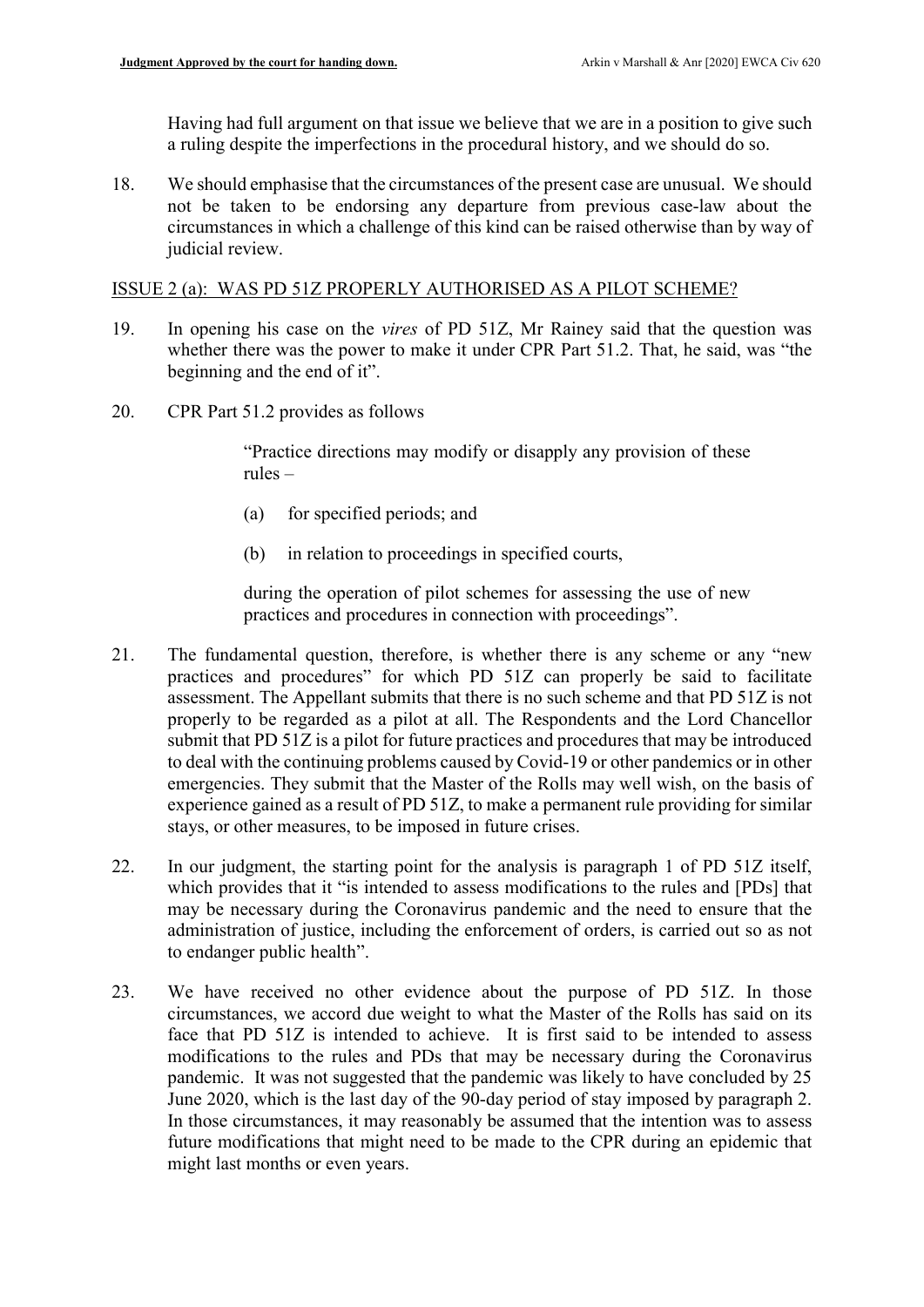- 24. Secondly, PD 51Z states on its face that it is intended to assess the need to ensure that the administration of justice, including the enforcement of orders, is carried out so as not to endanger public health. The meaning of that language is plain. A stay of possession proceedings is being trialled in order to assess whether it is effective to ensure that the administration of justice, specifically the ongoing conduct of possession proceedings in a pandemic, and the enforcement of possession orders in a pandemic, does not endanger public health.
- 25. Before one comes to consider the nature of the stay that has been imposed, we take the clear view that the pilot nature of PD 51Z is plain from its first paragraph. We can see no reason why it is not reasonable to envisage that the stay imposed by paragraph 2 may be shown to be effective: (a) to relieve pressures on the administration of justice during the pandemic, (b) to reduce the risks of spreading the virus occasioned by enforcing possession orders and thereby forcing citizens to move home rather than stay at home as the Government has advised, and/or (c) to abrogate court hearings, whether remotely or face to face, in possession proceedings, thereby avoiding the need for court staff and litigating parties to risk transmission of the virus. Once that has been assessed, we cannot see why it may not be appropriate for the Master of the Rolls to consider putting in place a permanent rule or PD that imposes a limited stay on possession proceedings when and if the pandemic peaks again.
- 26. The Appellant submitted that PD 51Z could not be a pilot because, amongst other things, it restricts access to justice and excludes the courts' management powers. We think these points are better dealt with as discrete issues below. But we can say at once that the submission is a non sequitur. The pilot may be objectionable on the grounds contended for. But those grounds do not impact on whether or not it is properly to be regarded as a pilot. For the reasons we have given, we think it is.

#### ISSUE 2 (b): THE CORONAVIRUS ACT 2020

- 27. The Appellant's basic submission here is that sections 81-2 and schedule 29 of the Coronavirus Act 2020, which came into force after PD 51Z, are inconsistent with it. Paragraph 2(3) of schedule 29 includes a new requirement in the Rent Act 1977 to serve three months' notice of intention to commence proceedings against statutory tenants, and the new section 3(4B) gives landlords a right to apply to the court to dispense with the new notice requirement if the court considers it "just and equitable to do so". It is submitted that PD 51Z renders that right nugatory, because any proceedings commenced to resolve such an issue would be stayed immediately. The Appellant gives other examples.
- 28. In our judgment, these submissions are not well founded. Imposing notice requirements and giving power to lift them are one thing; a blanket stay of all possession proceedings is another. They are not inconsistent. The Coronavirus Act 2020 will last for two years (subject to extensions), but the pilot stay only lasts for 90 days. It is true that some of the provisions of schedule 29 will have greater significance once the pilot stay comes to an end, but the argument that the Coronavirus Act 2020 renders PD 51Z unlawful is not tenable. There is simply no conflict between them. They make separate and different provisions. The Act changes the substantive law, and PD 51Z imposes a temporary stay to protect and manage County Court capacity, and to ensure the effective administration of justice without endangering public health during a peak phase of the pandemic.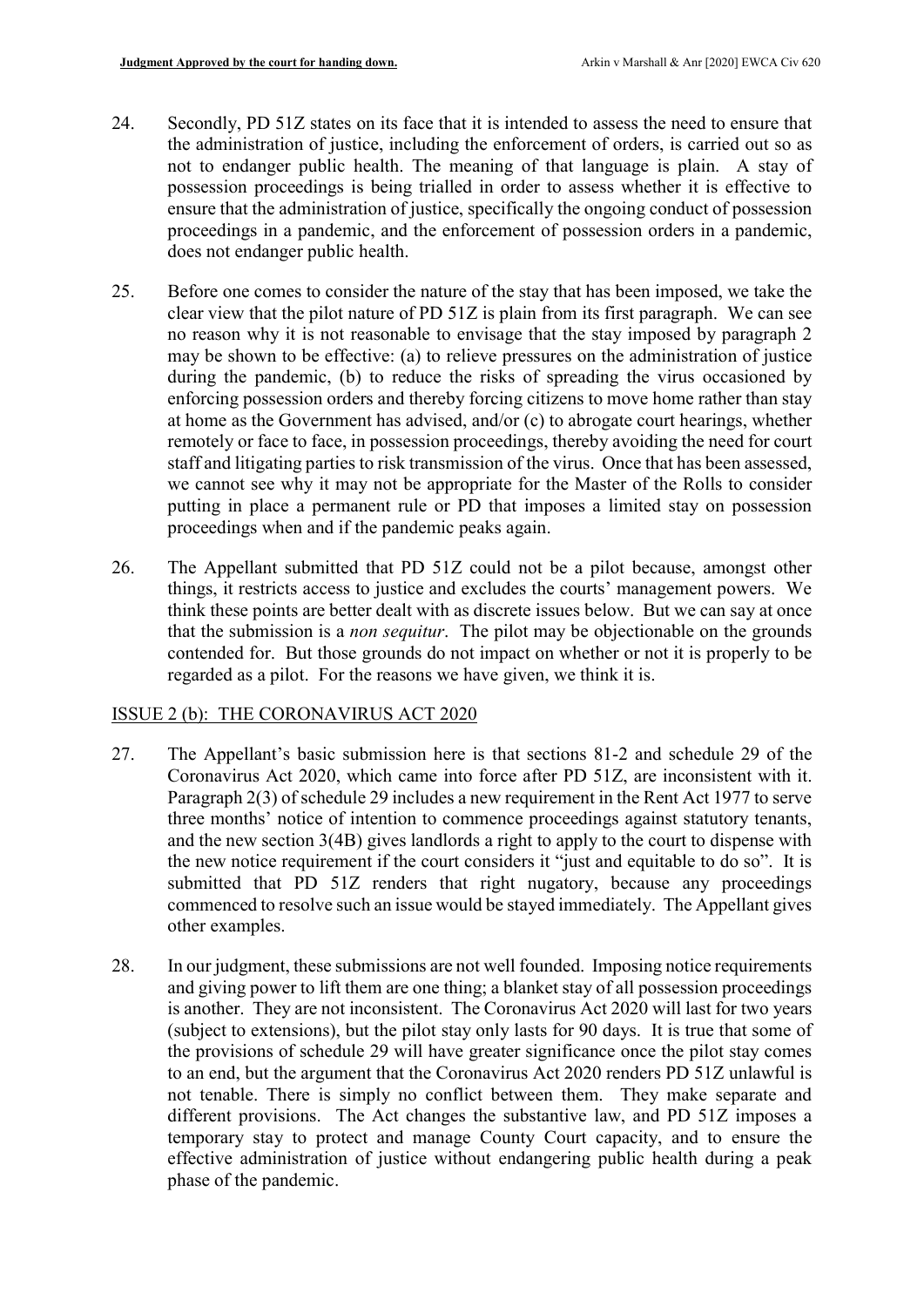#### ISSUE 2 (c): ARTICLE 6 AND THE PRINCIPLE OF ACCESS TO JUSTICE

- 29. The applicable law under this issue was common ground. Article 6 of the European Convention on Human Rights and Fundamental Freedoms provides that "[i]n the determination of his civil rights and obligations … everyone is entitled to a fair and public hearing within a reasonable time by an independent and impartial tribunal established by law …".
- 30. The UK Supreme Court made it clear in R (Unison) v. Lord Chancellor [2017] UKSC 51, [2017] ICR 1037, that a piece of delegated legislation would be ultra vires if there were "a real risk that persons will effectively be prevented from having access to justice" (per Lord Reed at [87]). He also said at [78] that "impediments to the right of access to the courts can constitute a serious hindrance even if they do not make access completely impossible. More recent authorities make it clear that any hindrance or impediment by the executive requires clear authorisation by Parliament" and that "[t]he court's approach in these cases was to ask itself whether the impediment or hindrance in question had been clearly authorised by primary legislation" [79], and that "[e]ven where a statutory power authorises an intrusion upon the right of access to the courts, it is interpreted as authorising only such a degree of intrusion as is reasonably necessary to fulfil the objective of the provision in question" [80].
- 31. In Al-Rawi v. Security Service [2011] UKSC 34, [2012] 1 AC 531, Lord Dyson said at [22] that "[t]he basic rule is that (subject to certain established and limited exceptions) the court cannot exercise its power to regulate its own procedures in such a way as will deny parties their fundamental common law right to participate in the proceedings in accordance with the common law principles of natural justice and open justice". Lord Hope at [72] said: "I have always believed that a court of unlimited jurisdiction is the master of its own procedure. But that does not mean that the court can do what it likes. Everything that it does must have regard to the fundamental principles of open justice and of fairness. The principle of legality demands nothing less than that".
- 32. On the other hand, it is also common ground that, in assessing whether legal proceedings have been unreasonably delayed, the European Court of Human Rights takes into account all the circumstances of the case, so that court delays are normally viewed as compatible with Article 6 unless they are extreme (see, for example, Buchholz v. Germany (7759/77, 6 May 1991) at [49]-[51]).
- 33. In our judgment, the short delay to possession litigation enshrined in PD 51Z is amply justified by the exceptional circumstances of the coronavirus pandemic. As paragraph 1 makes clear, there is a need to ensure that neither the administration of justice nor the enforcement of possession orders endanger public health by the unnecessary transmission of the virus. PD 51Z creates no risk that persons will "effectively be prevented from having access to justice". Moreover, it was not seriously suggested that PD 51Z did not have the clear authorisation of Parliament, provided, of course, CPR Part 51.2 was properly applicable to it, as we have held it is. CPR Part 51.2 is authorised by primary legislation in the form of Part 1 of Schedule 2 to the Constitutional Reform Act 2005 and section 5 of the Civil Procedure Act 1997.
- 34. In the circumstances, we reject the Appellant's submission that PD 51Z is incompatible with either Article 6 or the fundamental principle of access to justice.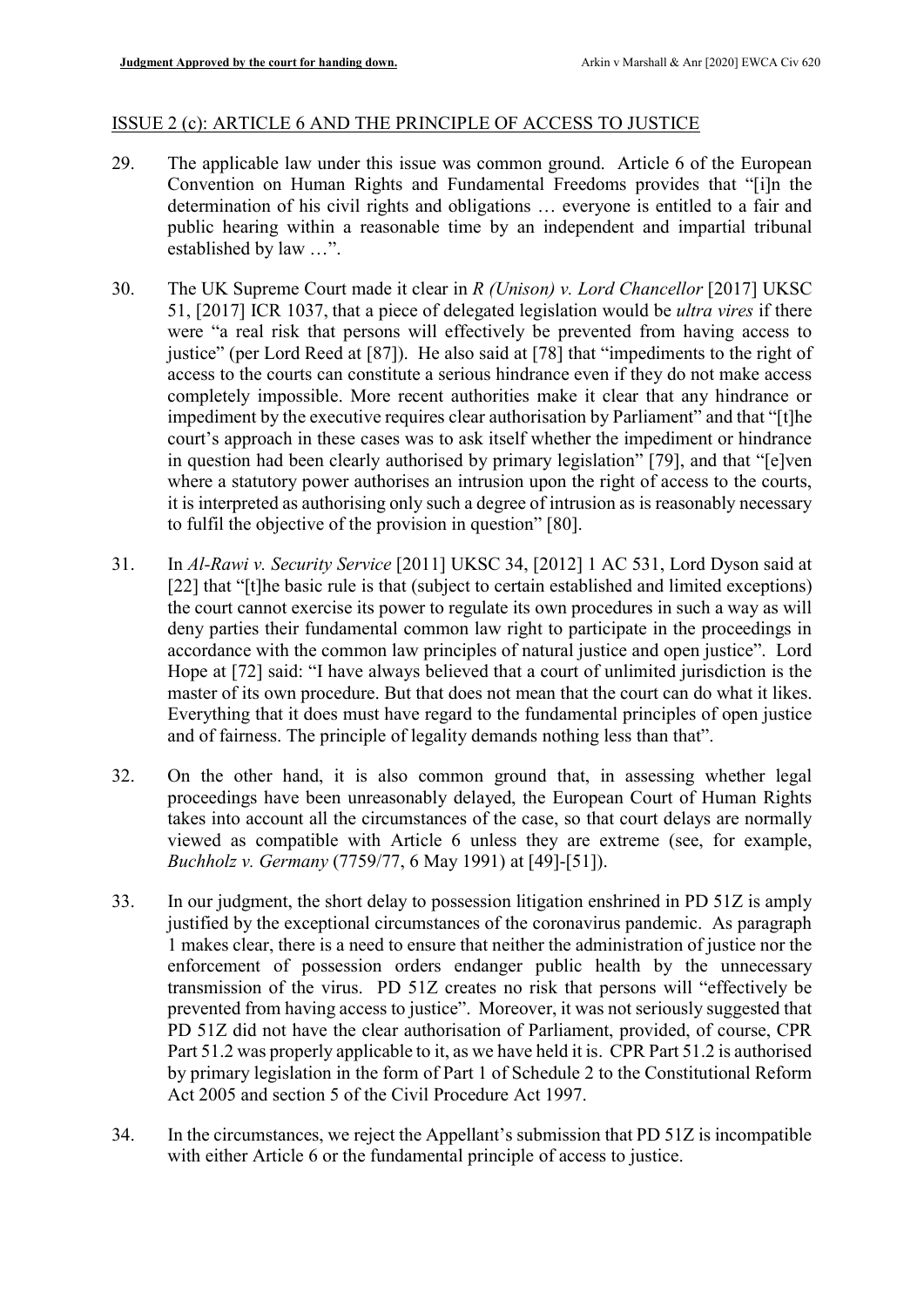## ISSUE 3: DOES PD 51Z APPLY TO CASES ALLOCATED TO THE MULTI-TRACK IN WHICH CASE MANAGEMENT DIRECTIONS HAD BEEN GIVEN BEFORE IT WAS INTRODUCED?

35. This issue was not really pursued in the light of the amendment to PD 51Z which provided by paragraph 2A(c) that paragraph 2 was not to apply to an application for agreed case management directions.

#### ISSUE 4: DOES THE COURT HAVE JURISDICTION TO LIFT THE STAY?

36. It is useful, in considering this question, to recite the amended PD 51Z as follows:-

"This Practice Direction supplements Part 51

- 1. This practice direction is made under rule 51.2 of the [CPR]. It is intended to assess modifications to the rules and [PDs] that may be necessary during the Coronavirus pandemic and the need to ensure that the administration of justice, including the enforcement of orders, is carried out so as not to endanger public health. As such it makes provision to stay proceedings for, and to enforce, possession. It ceases to have effect on 30 October 2020.
- 2. Subject to paragraph 2A, all proceedings for possession brought under CPR Part 55 and all proceedings seeking to enforce an order for possession by a warrant or writ of possession are stayed for a period of 90 days from the date this Direction comes into force
- 2A. Paragraph 2 does not apply to-
	- (a) A claim against trespassers, to which rule 55.6 applies;
	- (b) An application for an interim possession order under section III of Part 55, including the making of such an order, the hearing required by rule 55.25(4), and any application made under rule 55.28(1); or
	- (c) An application for case management directions which are agreed by all the parties.
- 3. For the avoidance of doubt, claims for injunctive relief are not subject to the stay in paragraph 2, and the fact that a claim to which paragraph 2 applies will be stayed does not preclude the issue of such a claim".
- 37. The Appellant made two main submissions under this head. First, he submitted that paragraph 2A(c) was to be construed as meaning that any case management directions agreed by the parties should be carried into effect notwithstanding the stay. Secondly, he submitted that the court must have a general discretion to lift the stay imposed by paragraph 2 taking into account: (a) the impossibility of implicitly disapplying CPR Part 3.1(1) and (2)(f) and section 49(3) of the Senior Courts Act 1981, (b) the cases that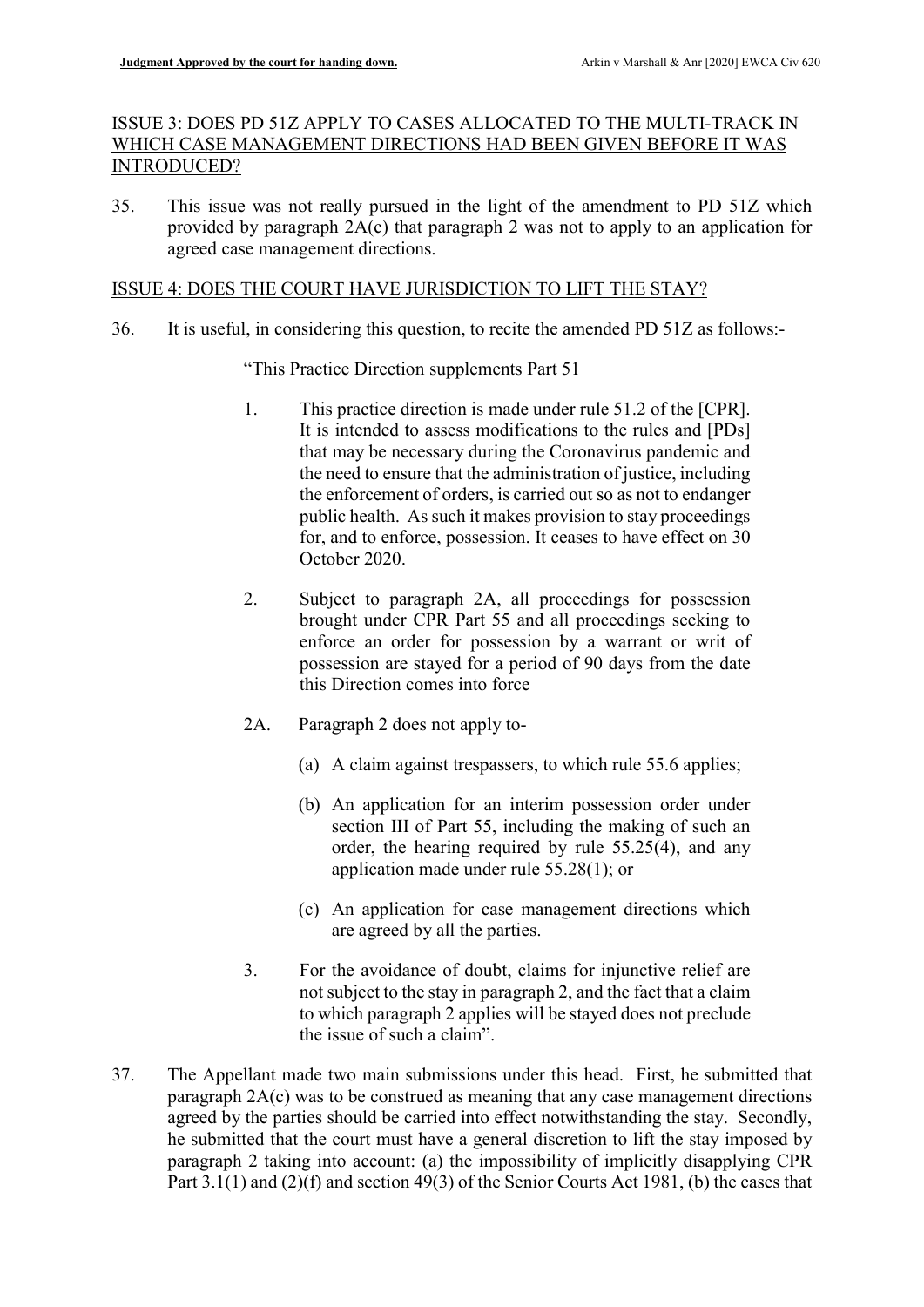show that other pilot schemes have been disapplied in particular cases, and (c) the fact that, if the parties can agree to disapply the stay by agreeing directions, the court must be able to do so too.

- 38. The construction point is easily dealt with. In our view when paragraph 2A(c) says that paragraph 2 does not apply to "an application for" agreed case management directions, it means what it says – that is, that if the parties agree directions, they can apply to the court to have the directions in question embodied in an order. Mr Rainey submitted that that would be an empty right if the agreed directions themselves remained subject to the stay, and that the provision should be construed as lifting the stay so far as agreed directions are concerned. We do not agree. In the first place, that is not what paragraph 2A(c) says. Secondly, giving the words used their literal meaning does not produce an empty result. There is an obvious value in the parties agreeing, and obtaining the court's endorsement of, directions which will take effect on a date or dates post-dating the end of the stay: they will come out of the end of the stay with an already-established timetable, and avoid a potential rush to make applications immediately the stay is lifted. Thirdly, there is also value in the parties agreeing, and obtaining the court's endorsement of, directions which take effect during the stay albeit they cannot be enforced during its currency: we see no reason why parties cannot for example, get on with agreed directions for disclosure on a voluntary basis during the stay, and thereafter, seek to adjust any post-stay case management timetable by reference to steps agreed to be taken during the period of the stay. Fourthly, if Mr Rainey's construction were to be of value parties would presumably have to be entitled to apply to the court during the currency of the stay if the agreed directions were not complied with; but that is precisely the kind of activity which the stay is evidently intended to prevent. Finally, as to the construction of paragraph 2A(c), we note that the drafters could easily have said that "paragraph 2 does not apply to case management directions agreed by the parties", but they did not do so. The carve out, as drafted, is obviously directed at allowing the court to embody agreed directions in a court order notwithstanding the stay, and nothing more.
- 39. As to the power to lift the stay, CPR Part 3.1 sets out the court's general powers of case management. Part 3.1(1) provides that "[t]he list of powers in this rule is in addition to any powers given to the court by any other rule or practice direction or by any other enactment or any powers it may otherwise have". CPR Part 3.1(2)(f) provides that "[e]xcept where these Rules provide otherwise, the court may… (f) stay the whole or part of any proceedings or judgment either generally or until a specified date or event". Section 49(3) of the 1981 Act provides that "[n]othing in this Act shall affect the power of the Court of Appeal or the High Court to stay any proceedings before it, where it thinks fit to do so, either of its own motion or on the application of any person, whether or not a party to the proceedings". The power to impose a stay necessarily includes the power to lift it.
- 40. The Appellant placed particular reliance on Bovale v. Secretary of State for Communities and Local Government [2009] EWCA Civ 171, [2009] 1 WLR 2274, where the Court of Appeal held that a judge had wide powers in an individual case to depart from the CPR and PDs in the exercise of general case management powers and to further the overriding objective (Waller and Dyson LJJ at [24]). Nonetheless, it also held that the wide powers in CPR Part 3.1 could not "be construed … as giving the power to individual judges or any court simply to vary the rules or practice directions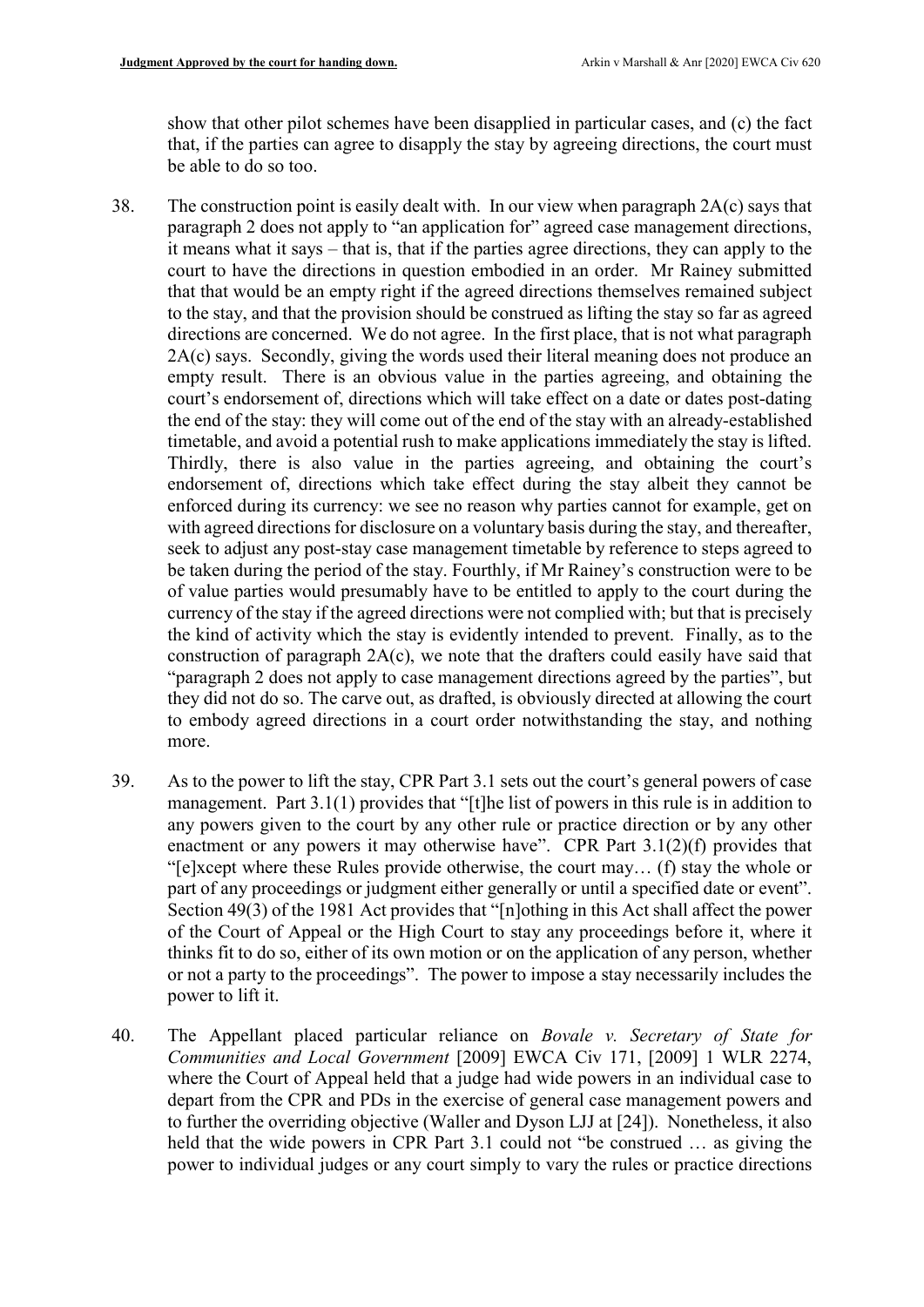generally" [26]. Waller and Dyson LJJ added that "[t]here are powers under the rules … to apply case management powers in particular cases but otherwise practice directions must … be binding on the court to which they are directed", and "it cannot be open to [a judge] to ignore that practice direction or to suggest in a judgment that a practice direction should no longer be followed in that court" [28].

- 41. The Appellant pointed to *White Winston Select Asset Funds LLC v. Mahon* [2019] EWHC 1014 (Ch), where the deputy judge decided that he had power to depart in a particular respect from the disclosure pilot in PD 51U. We would not want to be thought to be approving that decision, not having heard full argument on the point.<sup>1</sup> The Appellant also relied on the absence of any express indication that the stay in PD 51Z could not be lifted on appropriate grounds.
- 42. In our view PD 51Z cannot be read as formally excluding the operation of CPR 3.1. As a matter of strict jurisdiction, therefore, a judge retains the power to lift the stay which it imposes. But the proper exercise of that power is informed by the nature of the stay and the purposes for which it was evidently imposed. PD 51Z imposes a general stay on proceedings of the kind to which it applies, initially subject to no qualification at all, and subsequently qualified only in the limited and specific respects provided for in paragraph 2A. The purpose was that during the 90-day period the burden on judges and staff in the County Court of having to deal with possession proceedings, which are an immense part of its workload, would be lifted, and also that the risk to public health of proceeding with evictions would be avoided. That purpose is of its nature blanket in character and does not allow for distinctions between cases where the stay may operate more or less harshly on (typically) the claimant. It would be fatally undermined if parties affected by the stay were entitled to rely on their particular circumstances – however special they might be said to be – as the basis on which the stay should be lifted in their particular case. Thus, while we would not go so far as to say that there could be no circumstances in which it would be proper for a judge to order that the stay imposed by PD 51Z should be lifted in a particular case, we have great difficulty in envisaging such a case. The only possible such case canvassed before us was where the stay would operate in such a way as to defeat the purposes of PD 51Z and endanger public health. The decision of Judge Freedman in Bernicia Group v. Mark Mann (17 April 2020; D4PP284A; County Court at Newcastle) may have been of that character, but we do not know enough about the circumstances of the case to say so definitively.
- 43. The fact that there is no express inhibition on lifting the stay takes the matter no further. In our judgment, the Master of the Rolls must be taken to have been fully cognisant of the wide case management powers we have mentioned. The stay is nonetheless unconditional. The fact that the parties are permitted to agree case management directions in the way we have mentioned neither itself involves a lifting of the stay, nor points to a general power in the court to lift the stay.
- 44. It follows that we do not think that any normal case management reasons could be enough to justify an individual judge lifting the stay imposed by PD 51Z. The reasons for it make it clear that they go far beyond any individual relationship of landlord and tenant or mortgagee and mortgagor. The blanket stay has been imposed to protect

<sup>-</sup>1 The Appellant also referred to Ventra Investments Ltd v. Bank of Scotland Plc [2019] EWHC 2058 (Comm) at [36]-[40]. Both decisions must be read subject to the decision of the Chancellor in UTB LLC v. Sheffield United Ltd & Ors [2019] EWHC 914 (Ch) as to the applicability of the disclosure pilot.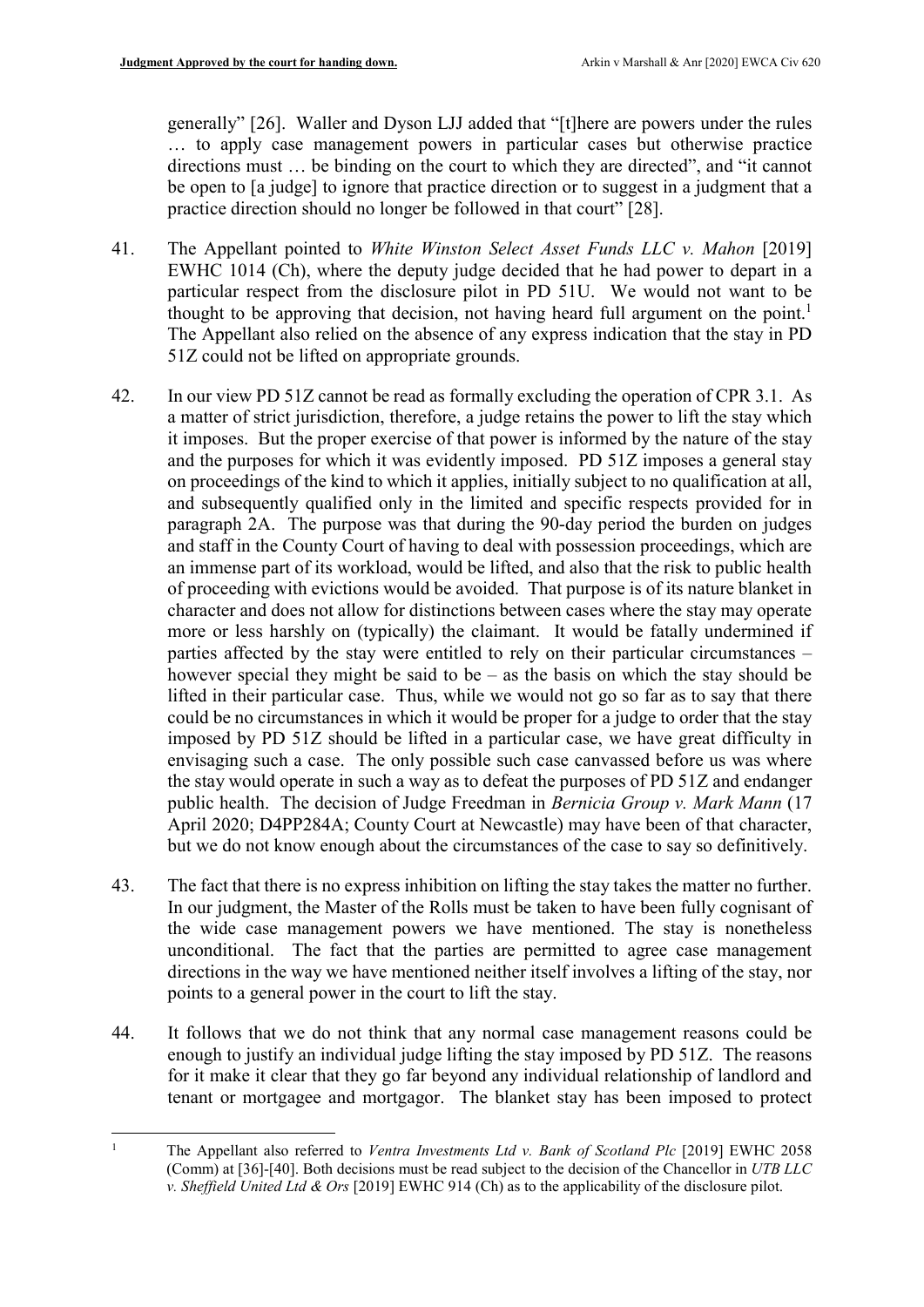public health and the administration of justice generally. The approach of a blanket stay reflects the balance struck by the Master of the Rolls, and makes clear that possession claims are not to be dealt with on a normal case by case basis during the stay. We would strongly deprecate parties troubling the court with applications that are based only on such reasons and which are in truth bound to fail.

- 45. Of course it remains possible, if the Practice Direction can be shown to be operating unfairly in a particular class of case, for interested persons to make representations to the Master of the Rolls asking him to make a further amendment to PD 51Z. We were told that it was representations by the Property Bar Association and the Property Litigation Association which led to the amendment in April 2020.
- 46. We would, in these circumstances, hold that, although as a matter of strict jurisdiction a judge retains a theoretical power to lift any stay, it would almost always be wrong in principle to use it. We do not, however, rule out that there might be the most exceptional circumstances in which such a stay could be lifted, in particular if it operated to defeat the expressed purposes of PD 51Z itself.

## ISSUE 5: SHOULD THE JUDGE HAVE LIFTED THE STAY IN THIS CASE?

- 47. The Appellant's main point here is that the directions were agreed before PD 51Z came into force, and then on 20 April 2020, after the stay had been in place for some three weeks, the new paragraph 2A(c) was introduced, apparently validating agreed directions. Against that background, the Appellant understandably submits that the Respondents should be held to what they agreed.
- 48. All that said, however, the question here is not whether it would be desirable for the Respondents to comply with the directions they agreed. It is whether the case meets the standard of exceptionality which we have just explained.
- 49. In our judgment, the circumstances of this case do not allow the court to lift the stay imposed by PD 51Z.
- 50. The fact that the parties agreed directions before PD 51Z came into force does not point towards the need to lift the stay. The parties are capable of complying with the directions they agreed whether or not the stay is lifted. The stay simply means that neither party will be able to apply to the court to enforce compliance with the agreed directions whilst it remains in place. If either party fails to do what it agreed to do during the period of the stay, the other party will, no doubt, be able to rely on that circumstance once the stay is lifted. It will be able to ask the court, at that stage, to take the conduct of the other party into account in making revised directions. A party to a claim that has been stayed under PD 51Z cannot, however, as we have said, apply to the court to enforce compliance with agreed directions, even if those directions have been made under the express exclusion in paragraph 2A(c).
- 51. We were referred in this connection to a passage in the judgment of Coulson LJ in David Grant v. Dawn Meats UK [2018] EWCA Civ 2212 at [18], where he said that "a stay operates to 'halt' or 'freeze' the proceedings. In general terms, no steps in the action, by either side, are required or permitted during the period of the stay. When the stay is lifted, or the stay expires, the position as between the parties should be the same as it was at the moment that the stay was imposed. The parties (and the court) pick up